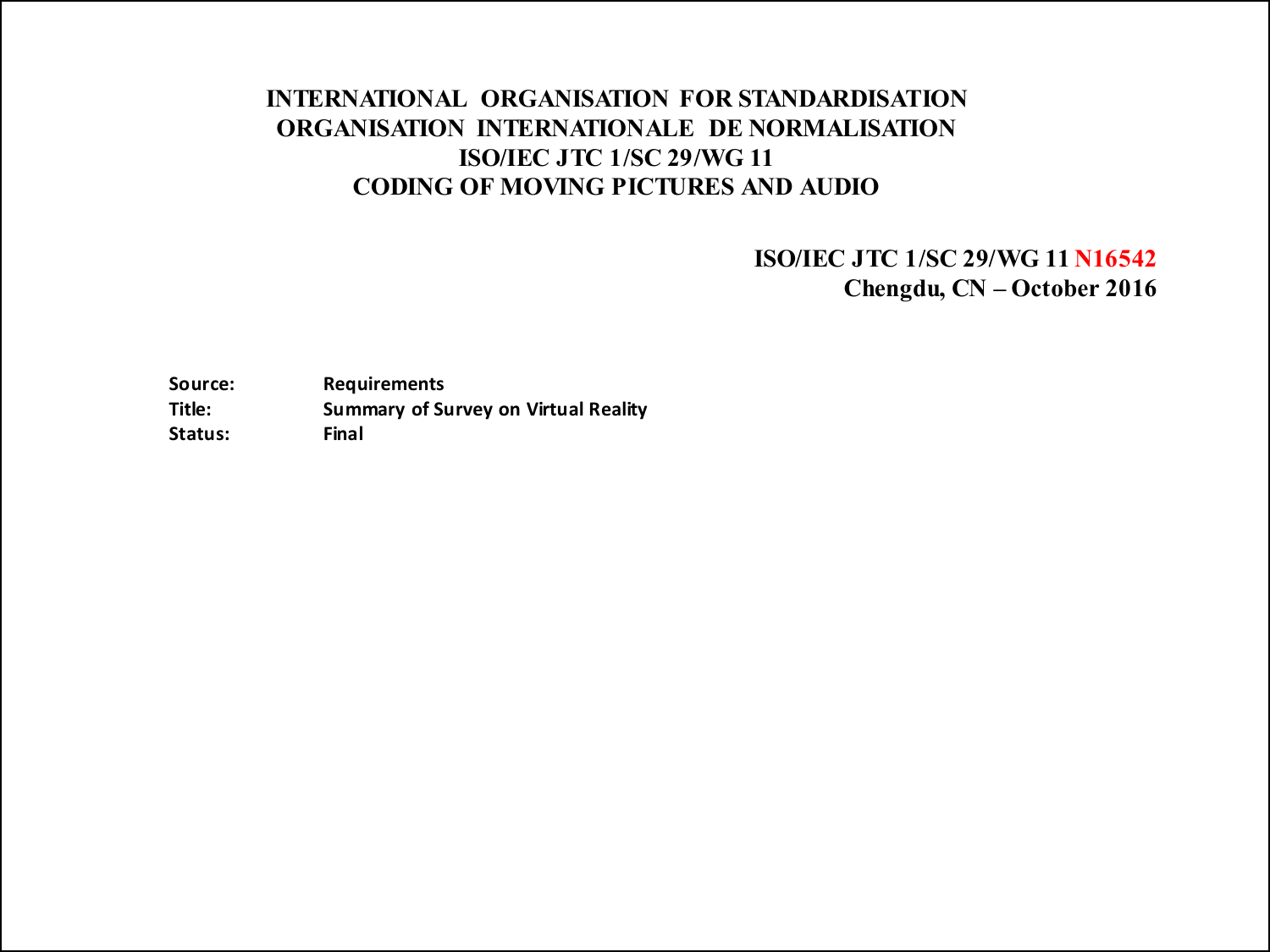

# **Summary of MPEG VR Questionnaire Results**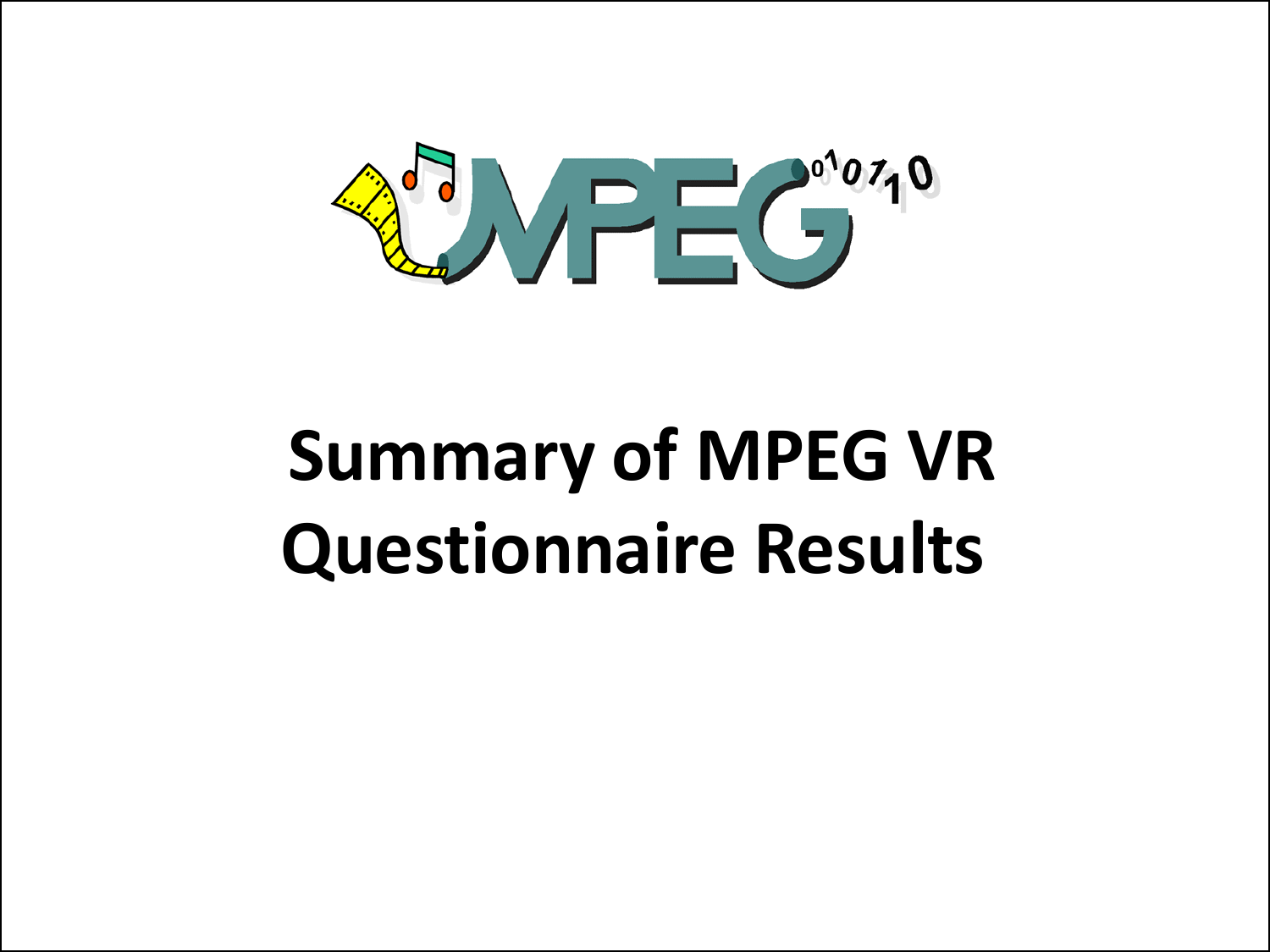## **Introduction**

- In August and September 2016, MPEG conducted an informal Survey to better understand the needs for standardisation in support for VR applications and services.
- MPEG received 185 responses to the Survey
- This document summarises the results of the Survey
- The Summary does not list individual comments; these have been analysed by MPEG and are reflected in the Conclusions, which are also included in this Survey
- This result summary can be distributed to interested parties. It has also been sent to the Respondents.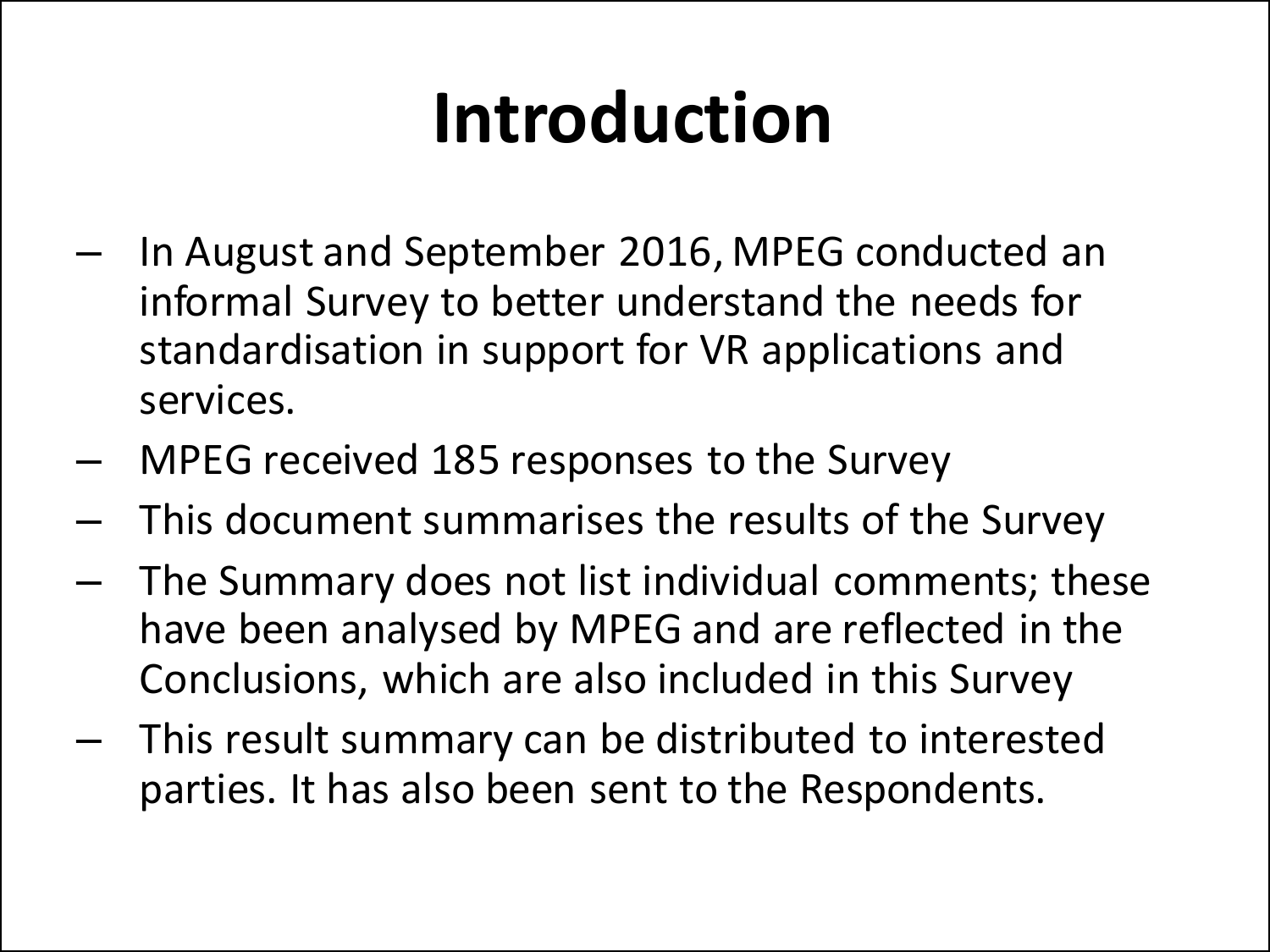## Instructions given to respondents

*ISO/IEC SC29/WG11, also known as the Moving Picture Experts Group (MPEG), is aware of the immense interest of several industry segments in content, services and products around Virtual Reality (VR). In order to address market needs, MPEG has create the following survey.*

*In order to provide some context, consider the following definition for Virtual Reality: "Virtual Reality is a rendered environment (visual and acoustic, pre-dominantly real- world) providing an immersive experience to a user who can interact with it in a seemingly real or physical way using special electronic equipment (e.g. display, audio rendering and sensors/actuators)."*

*MPEG believes that VR is a complex ecosystem and that already deployed technologies can begin to fulfill the very high commercial expectations on VR services and applications, but standards-based interoperability for certain aspects around VR is required. Therefore MPEG is in the process of identifying those technologies that are relevant to market success in order to define an appropriate standardization roadmap. The technologies considered include, but are not restricted to, video and audio coding and compression, metadata, storage formats and delivery mechanisms.*

*This questionnaire has been developed with the goal of obtaining feedback from the industry on the technologies whose standardisation may have a positive impact on VR adoption by the market. The questionnaire will be closed* 

*on 23rd September 2016. Should this deadline not be manageable for you, please contact the organizers and we will attempt to accommodate your request for a possible extension.*

*Please attempt rate/answer all items in the questions. However, while we seek complete answers, we are also interested in receiving partially filled out questionnaires.*

*Please use the comment box below a question if you wish to make a comments or suggestions. You may also use the comment box at the very end of the questionnaire for general comments. The use of comment boxes is encouraged because they help us disambiguate your answers to our questions.*

*Thank you for participating in our survey. Your feedback is important.*

*The Chairs of the MPEG Virtual Reality Ad-hoc Group*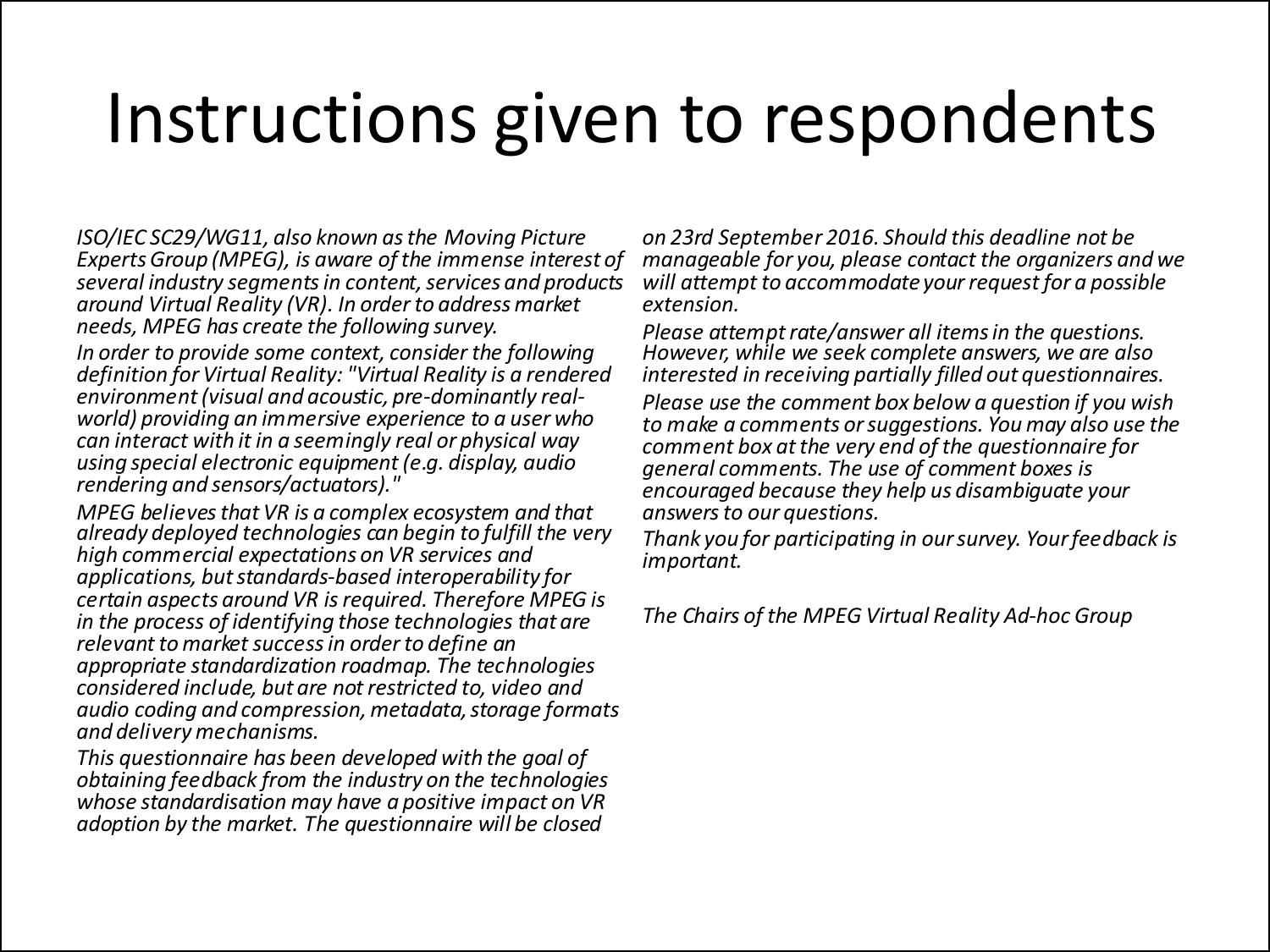## Result Summary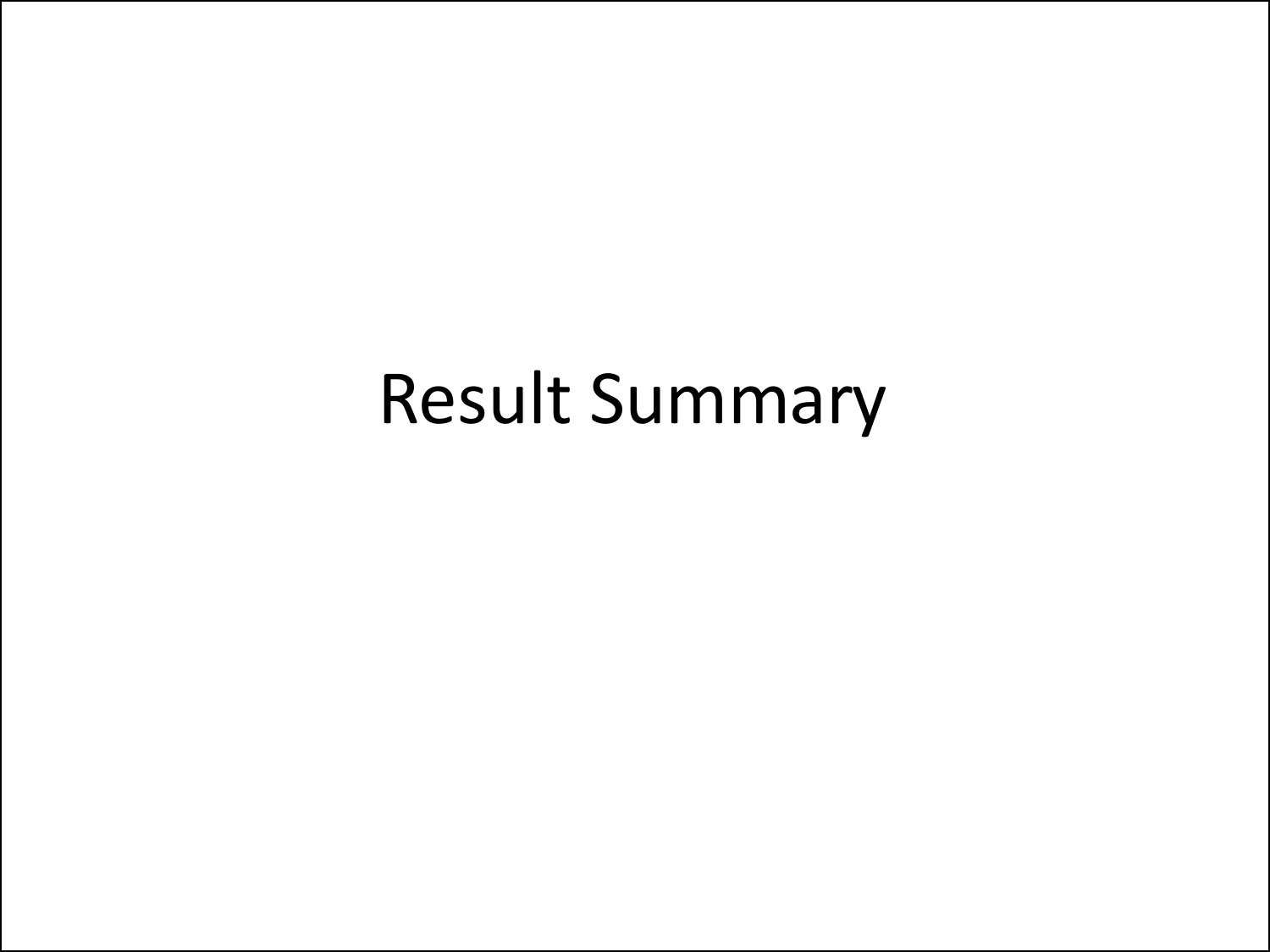## **What Business are you in?**

| <b>Content creator</b>               | 17.11% |  |  |
|--------------------------------------|--------|--|--|
| <b>Encoding/packaging services</b>   | 10.53% |  |  |
| <b>Broadcast TV Service Provider</b> | 14.47% |  |  |
| <b>OTT Video Service Provider</b>    | 9.87%  |  |  |
| <b>CloudService Provider</b>         | 5.92%  |  |  |
| Otherservice provider                | 4.61%  |  |  |
| <b>Content Delivery Network</b>      | 7.24%  |  |  |
| <b>Network Operator</b>              | 8.55%  |  |  |
| <b>Mobile Operator</b>               | 4.61%  |  |  |
| <b>Technology provider</b>           | 35.53% |  |  |
| Consumer electronics manufacturer    | 12.50% |  |  |
| Research/Academia                    | 27.63% |  |  |
| <b>Consultant</b>                    | 9.87%  |  |  |
| Other (please specify)               | 5.26%  |  |  |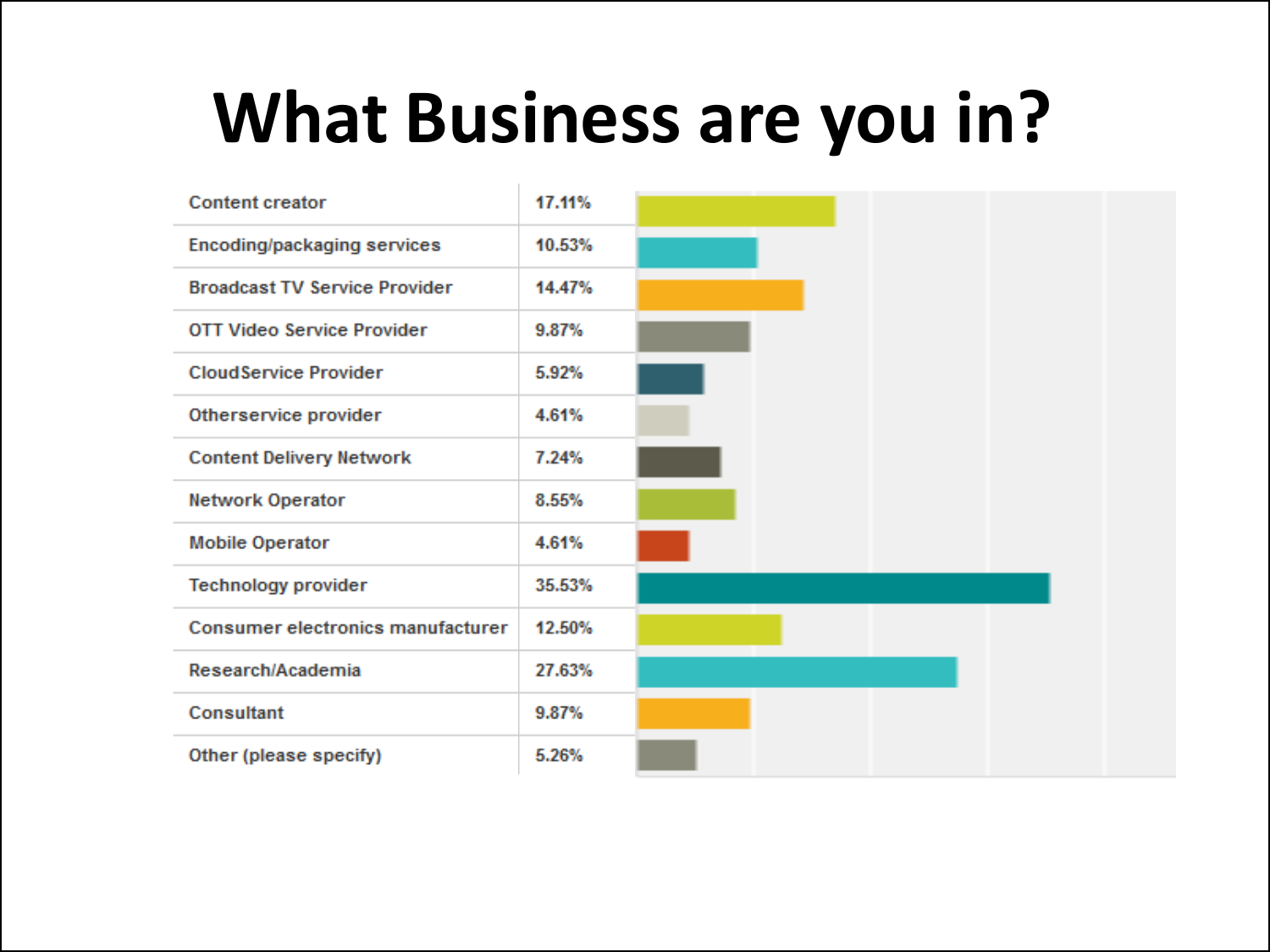## **Use of VR is for …**

|                                                      |        | General "you" General |
|------------------------------------------------------|--------|-----------------------|
| Live broadcast including sports and broadcast        | 47.86% | 42.74%                |
| Recorded sports and concerts                         | 36.75% | 31.62%                |
| <b>Complete Movies</b>                               | 15.38% | 15.38%                |
| Documentaries produced specifically for VR           | 41.03% | 35.90%                |
| <b>News Content</b>                                  | 11.97% | 10.26%                |
| <b>Adult Content</b>                                 | 47.01% | 5.13%                 |
| <b>Commercials/Advertisement Content</b>             | 11.97% | 11.97%                |
| Gaming-like content                                  | 73.50% | 45.30%                |
| <b>User-generated content</b>                        | 17.09% | 11.97%                |
| <b>Supporting Highlights for Events/Movies/Shows</b> | 17.09% | 16.24%                |
| <b>Education and Training</b>                        | 39.32% | 35.90%                |
| <b>Communication and Telepresence Applications</b>   | 36.75% | 29.91%                |
| don't know                                           | 1.71%  | 6.84%                 |

Other mentions:

- *Episodic content (<30 min)*
- *Professional support tools.*
- *Remote sign language interpreting*
- *Too little options, believe for almost all of them*
- *Note, like many in the industry, VR does not represent 360 degree video solutions and can only be for rendered content.*
- *Eventually VR will be used everywhere and will replace existing services*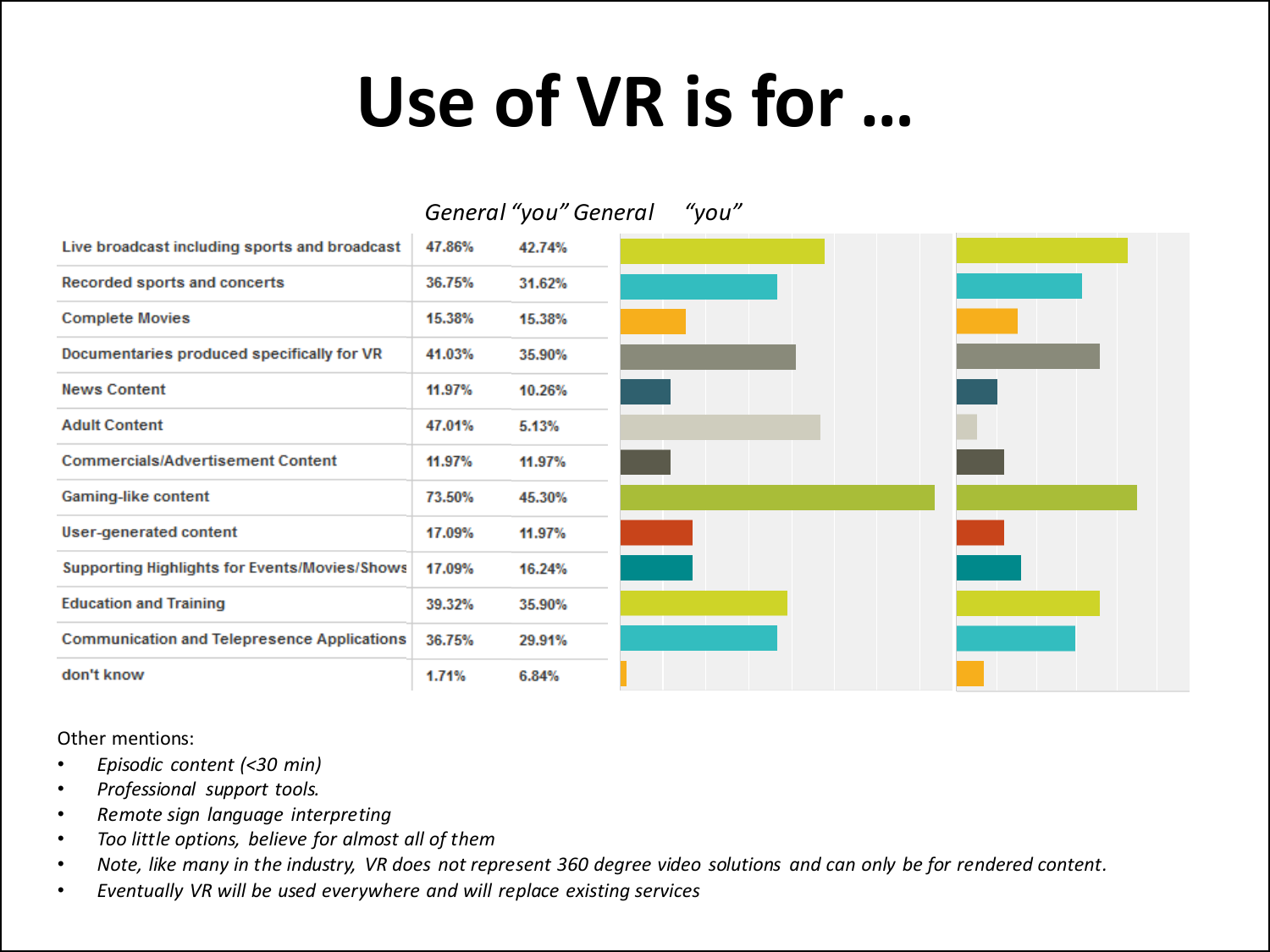## **Most relevant devices?**

*Mentioned as 1st priority*



Conclusion: VR will be used on all these devices, while HMDs are considered the most important, especially wireless ones.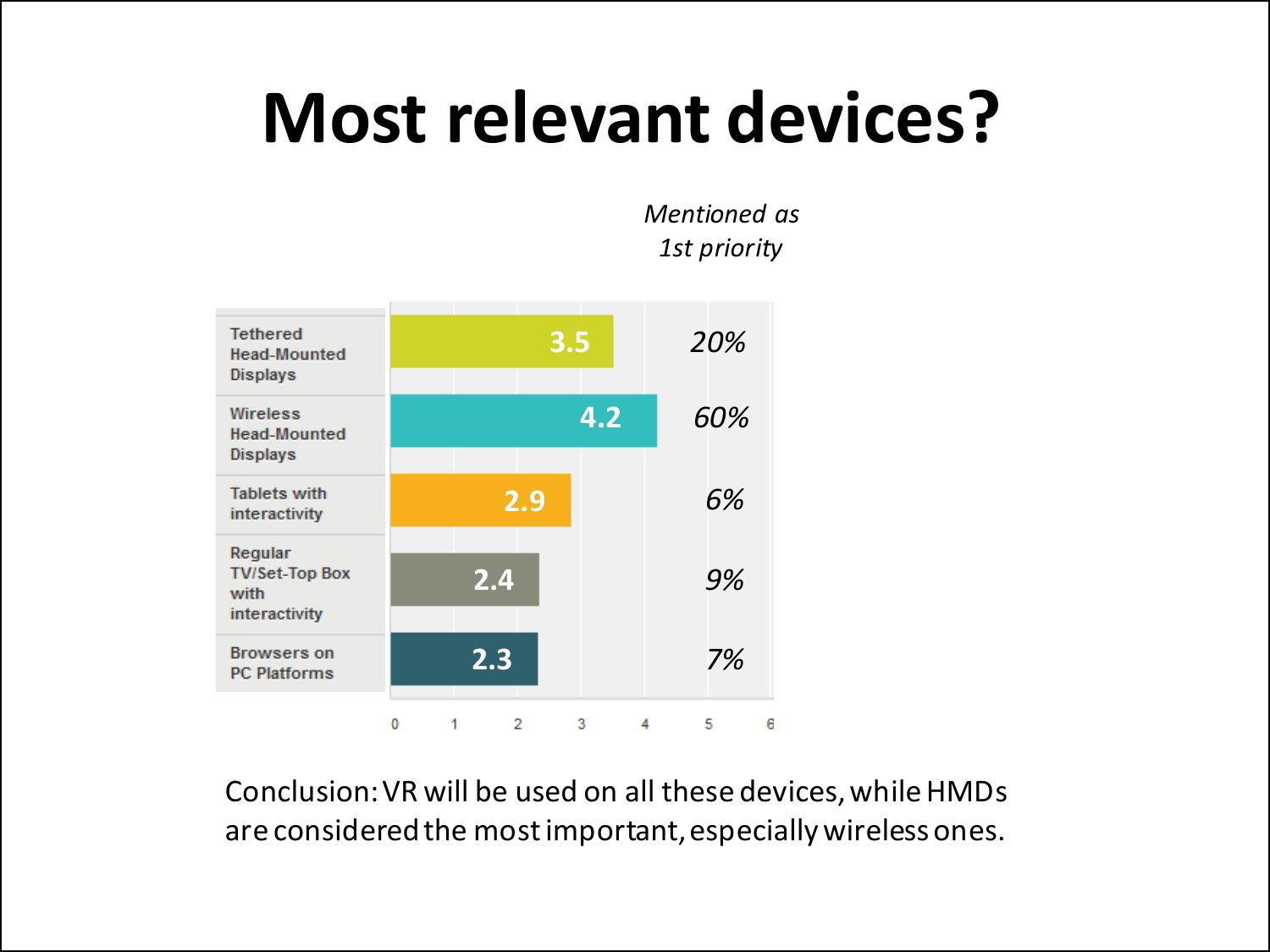## **Typical Content Duration?**

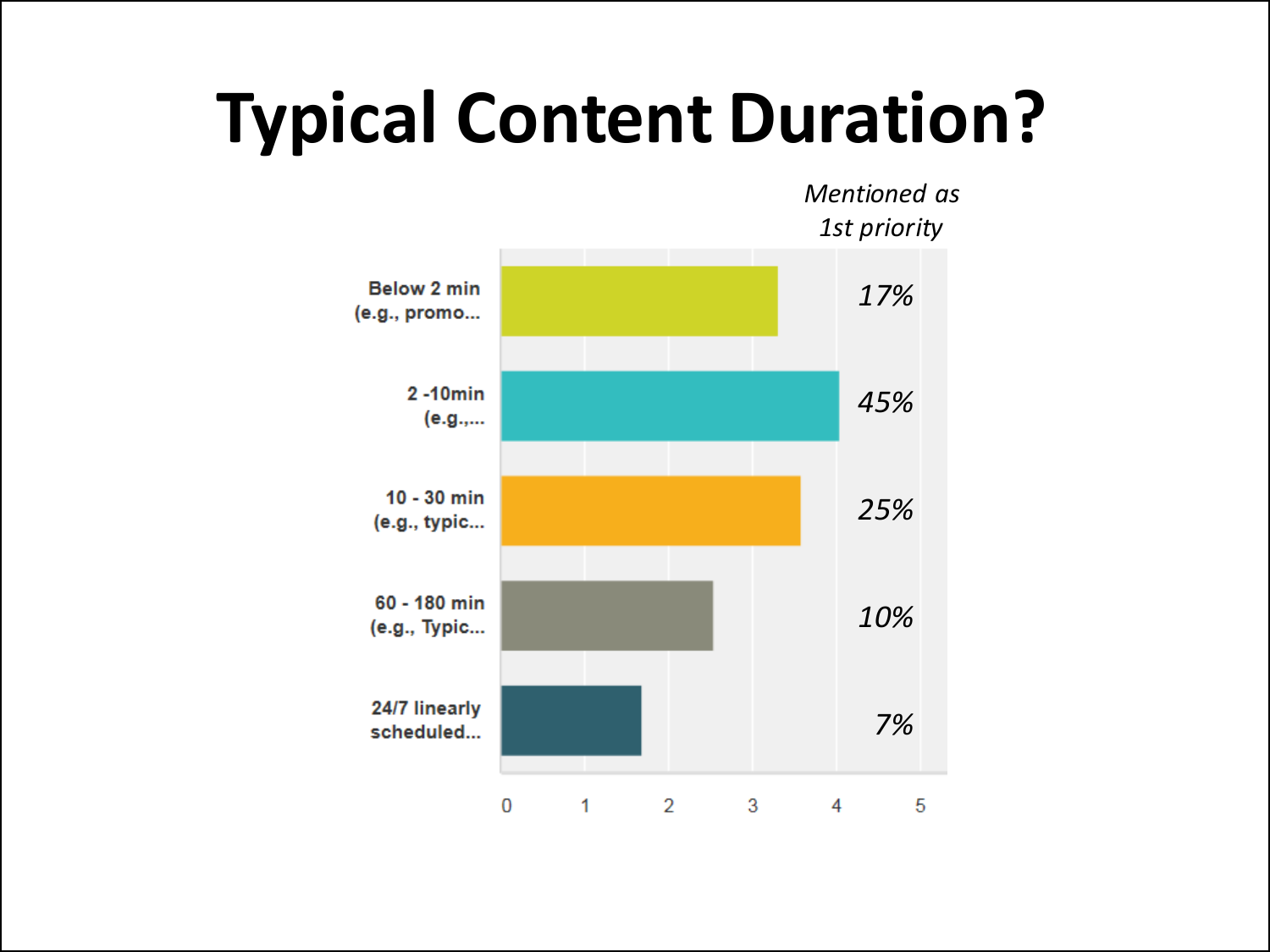## **Deployment timelines?**



- Commercial trials this and next year.
- Launches starting seriously next year
- Mainstream in 2-4 year timeframe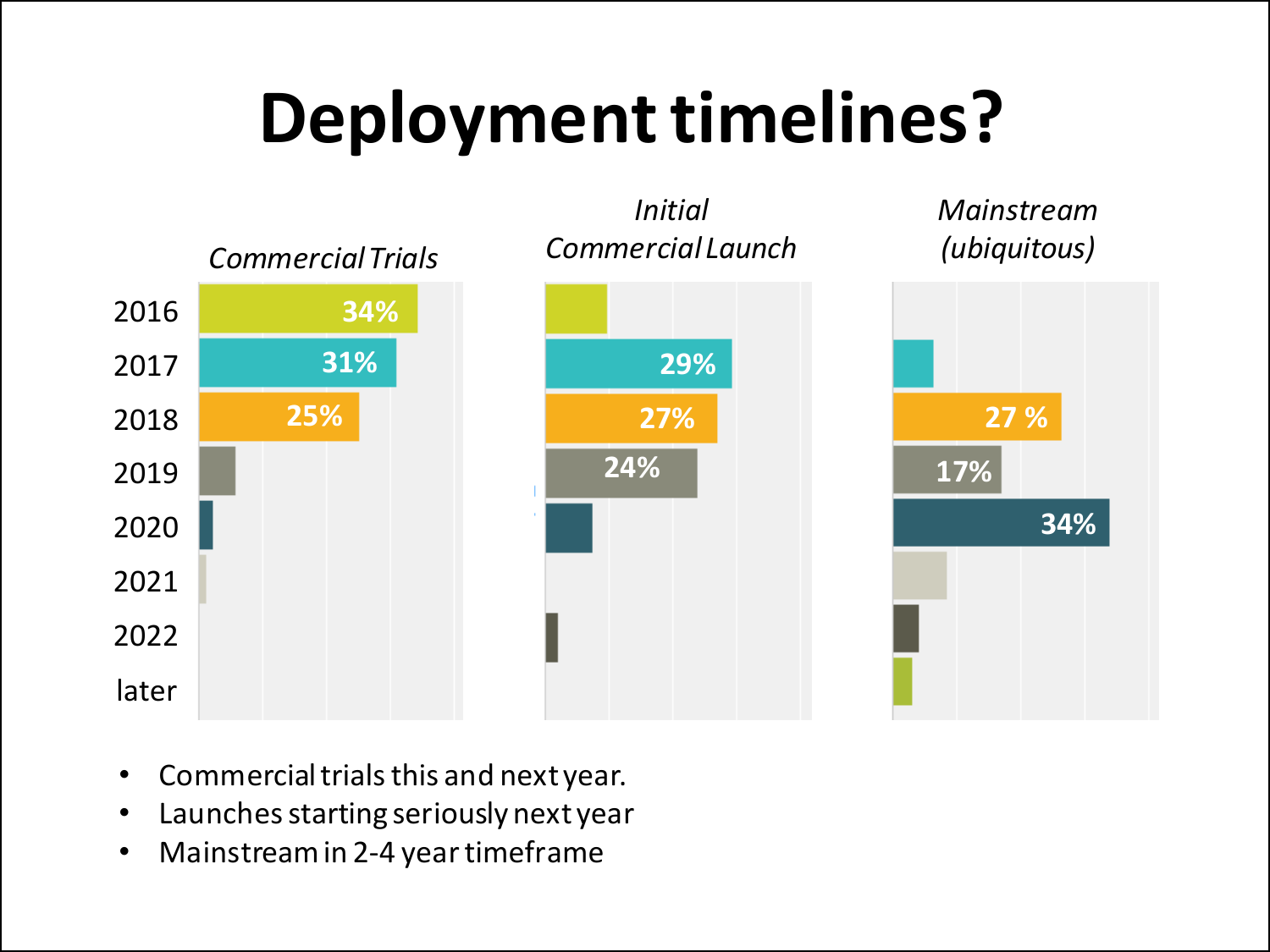## **How about standards?**

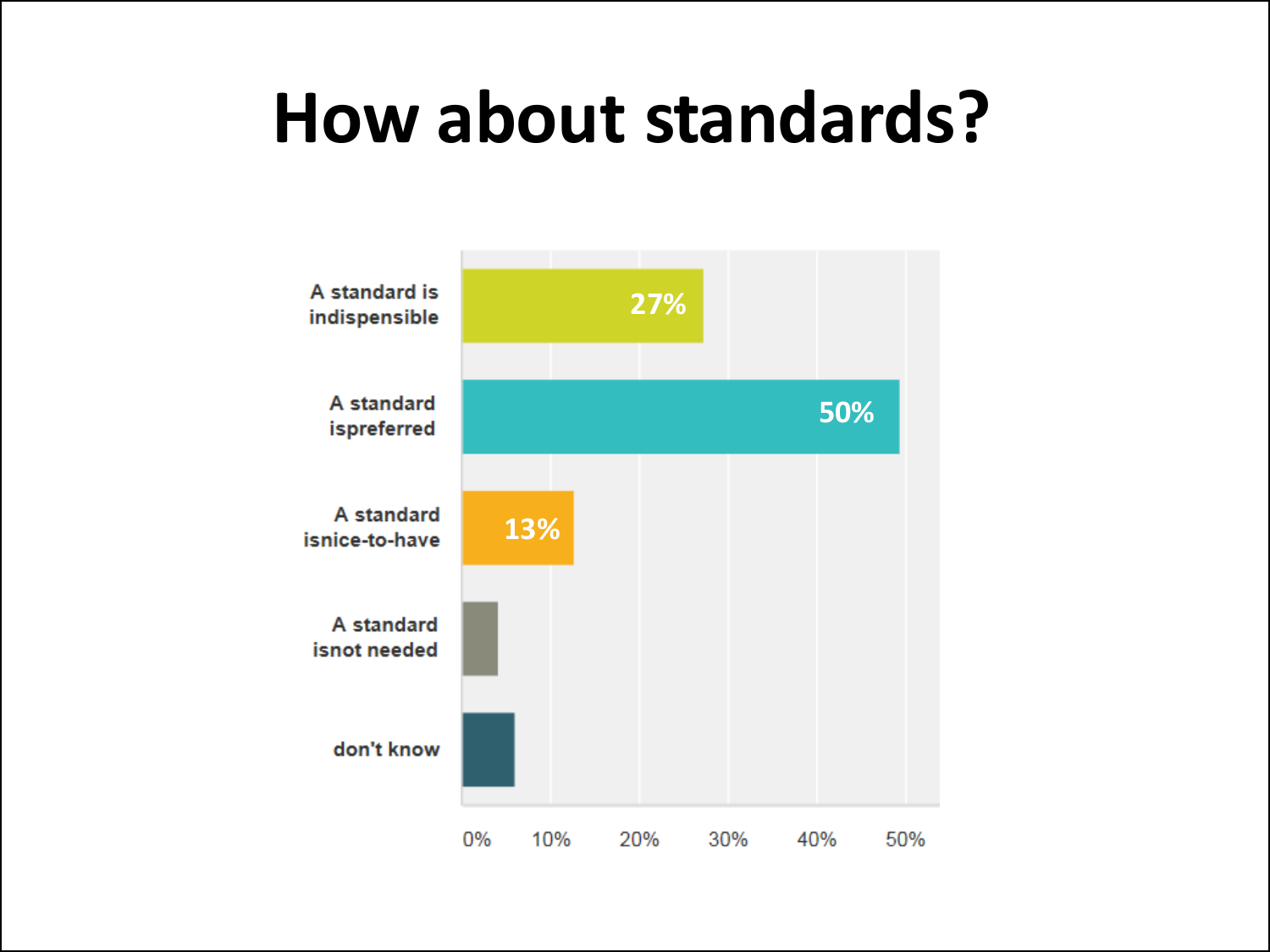# **What Hurdles/Obstacles?**

| Lack of content creation tools                       | 38%        |
|------------------------------------------------------|------------|
| Lack of experience in VR Story telling               | 44%        |
| Lack of standards for compression                    | 27%        |
| Lack of economically viable distribution means       |            |
| Lack of interest from consumers or lack of awareness |            |
| <b>Fragmented technology space</b>                   | 38%        |
| Lack of commercial businesscase                      |            |
| <b>Lack of end devices</b>                           |            |
| <b>Discomfort/Reluctance to wear HMDs</b>            | <b>54%</b> |
| Motion sickness and otherpsychophysiological factors | 50%        |
| don't know                                           |            |
| Other (please specify)                               |            |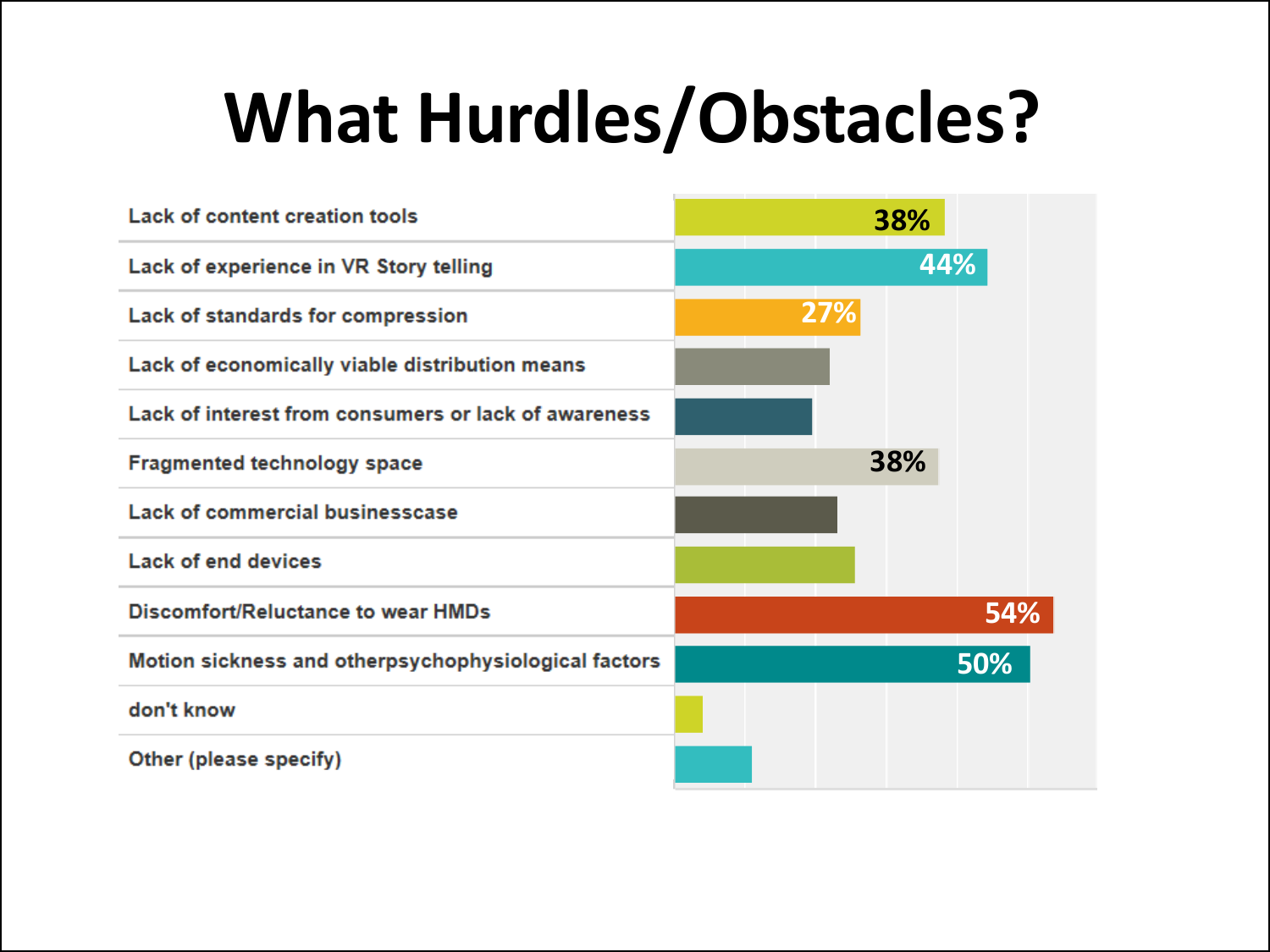## **Major Cost Factors?**

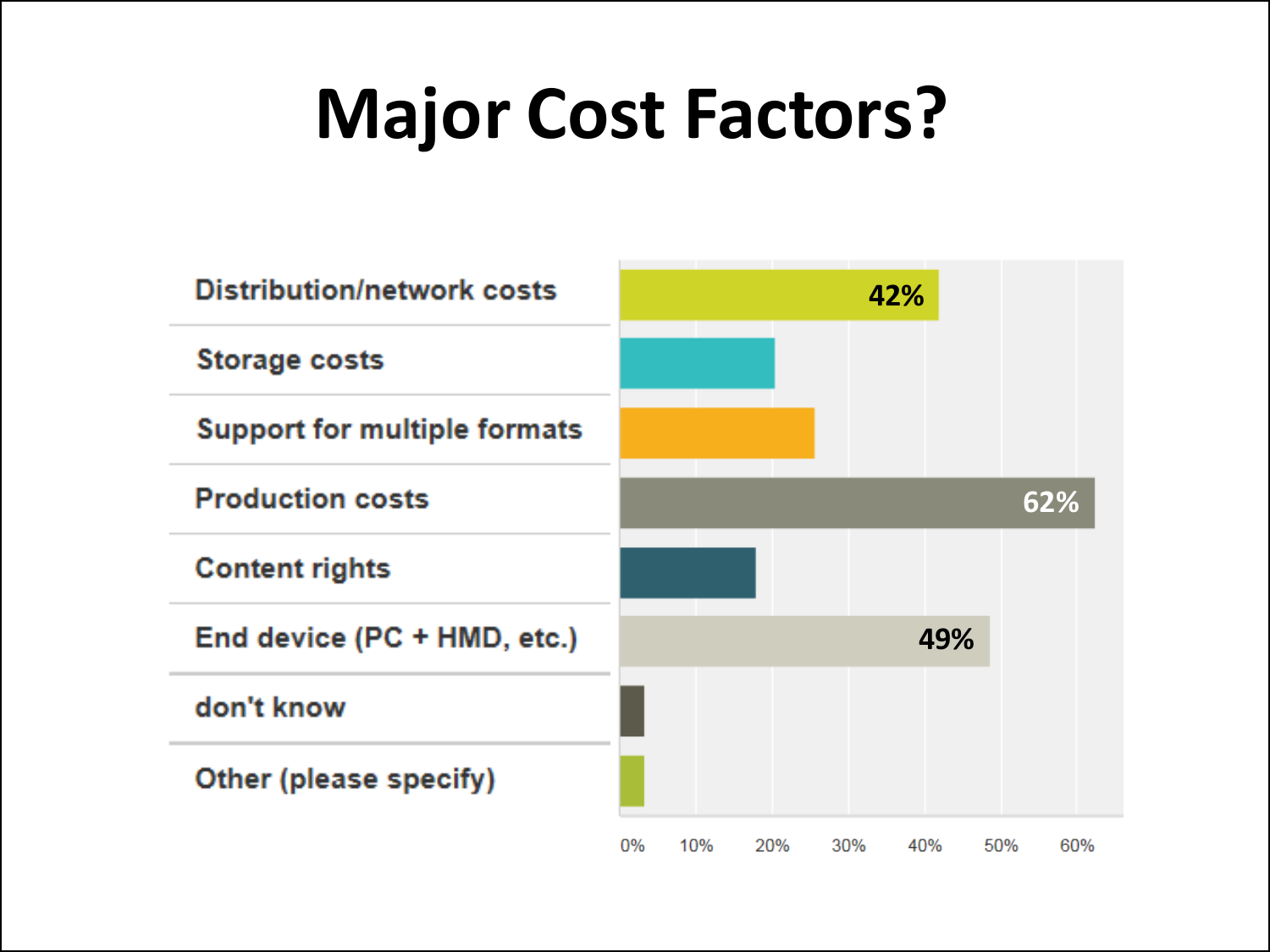# **Who Selects Technology?**

| The content producers, such as movie studios                          | 41% |
|-----------------------------------------------------------------------|-----|
| The Web content providers                                             |     |
| The Internet community, such asbrowser vendors                        |     |
| The game development companies                                        | 41% |
| The HMD platform companies                                            | 38% |
| The mobile device companies                                           |     |
| Service providers, such as sports leagues or pay TV service providers | 26% |
| <b>OTT Service providers</b>                                          |     |
| <b>Standardization organizations</b>                                  |     |
| don't know                                                            |     |
| Other (please specify)                                                |     |

Content is King, also here (Game Development is also Content creation) Consumers were mentioned quite a few times under "Other"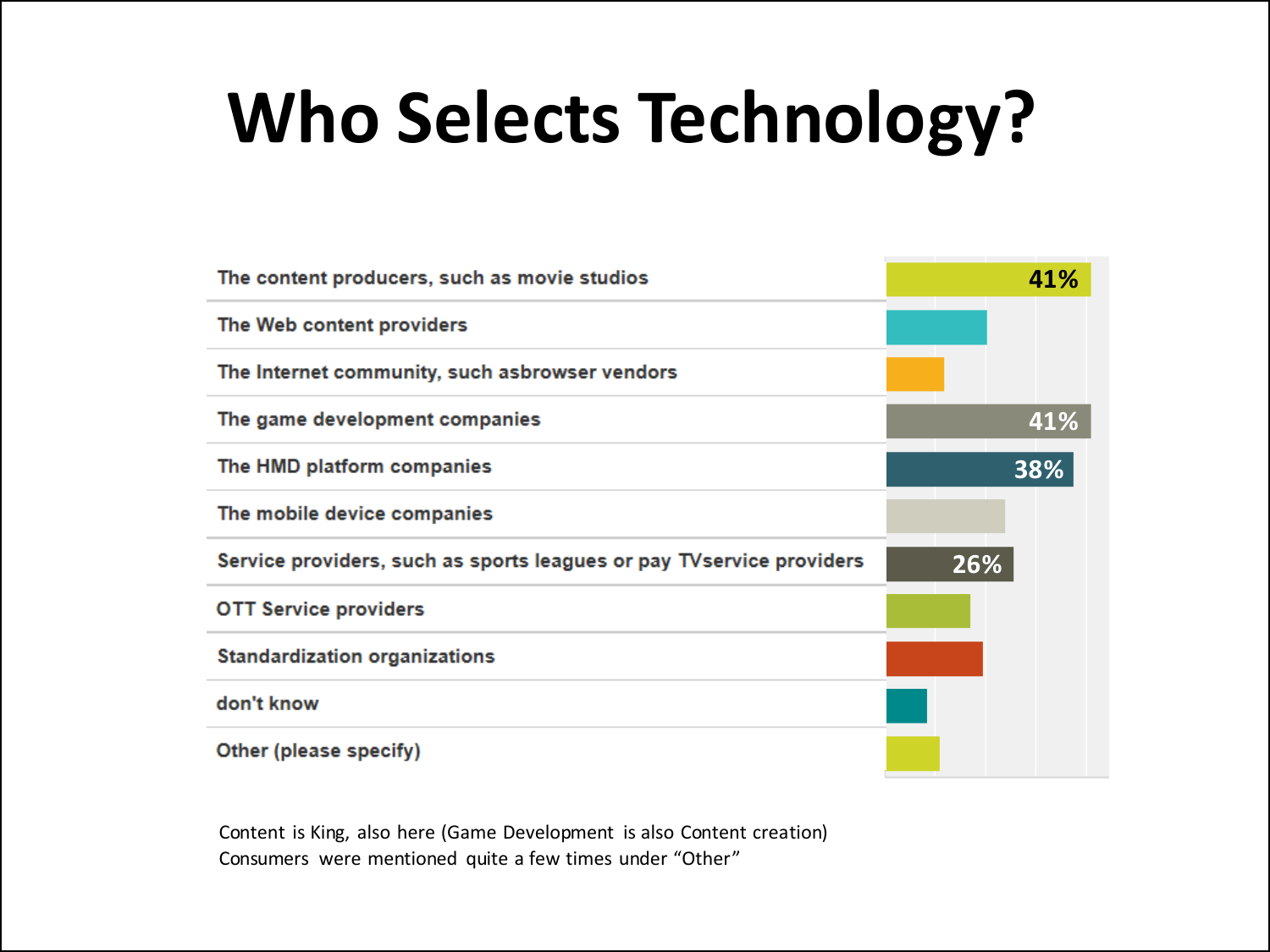## **Most Important Delivery Means?**

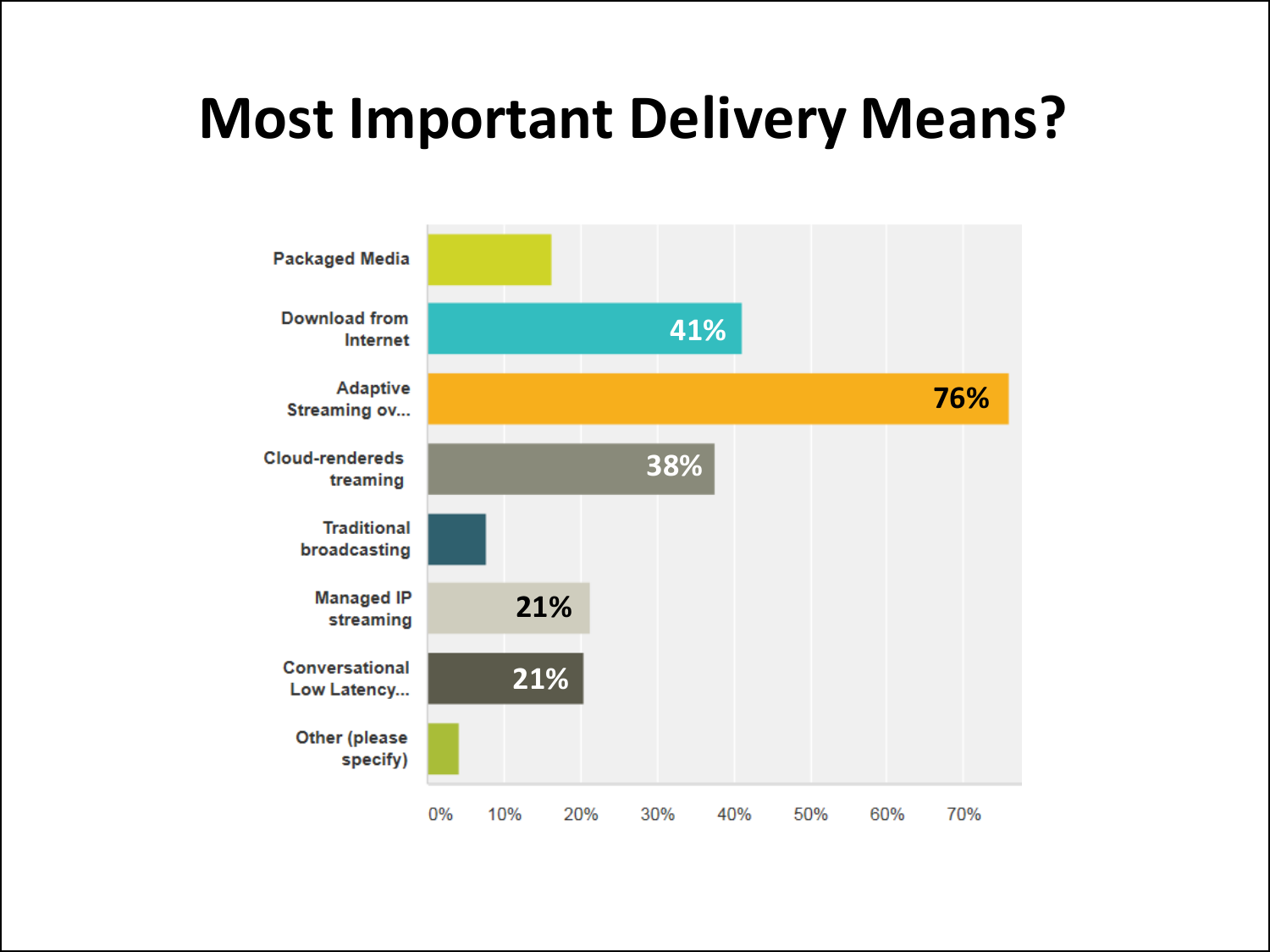### **What Motion-Photon Latency vs. Bitrate is required?**

- A very elaborate question that not everyone completed. A rough summary is as follows:
	- At least 10 -20 Mbit/s required at 5 msec
	- 20 40 Mbit/s sec required at 10 msec
	- No consensus at 20 msec (100 Mbit?)
	- Never good enough at 50 msec or higher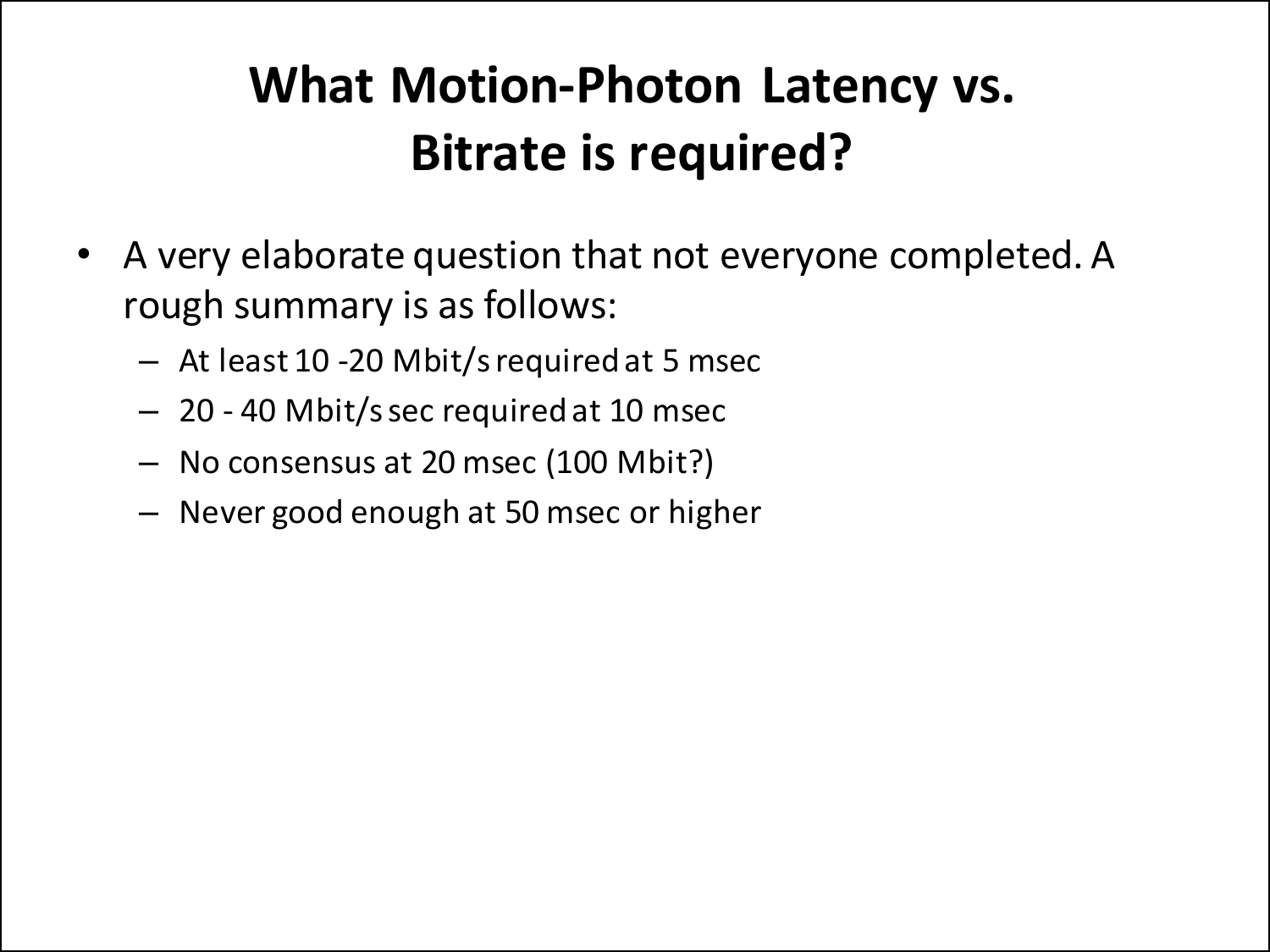## **Video Production Formats in the near Future?**

| less than 360 degree spherical video with3 degrees of freedom(head stays in<br>but user can look around) |    |     |     | 37% |     |     |     |
|----------------------------------------------------------------------------------------------------------|----|-----|-----|-----|-----|-----|-----|
| full 360 degreespherical video with 3 degrees of freedom                                                 |    |     |     |     |     |     | 65% |
| spherical video with 6 degrees of freedom (user can also move around)                                    |    |     |     |     | 44% |     |     |
| monoscopic 3D video                                                                                      |    |     |     |     |     |     |     |
| stereoscopic 3D video                                                                                    |    |     |     | 35% |     |     |     |
| <b>Light fields</b>                                                                                      |    |     |     |     |     |     |     |
| <b>Point clouds</b>                                                                                      |    |     |     |     |     |     |     |
| do not know                                                                                              |    |     |     |     |     |     |     |
| Others (please specify)                                                                                  |    |     |     |     |     |     |     |
|                                                                                                          | 0% | 10% | 20% | 30% | 40% | 50% | 60% |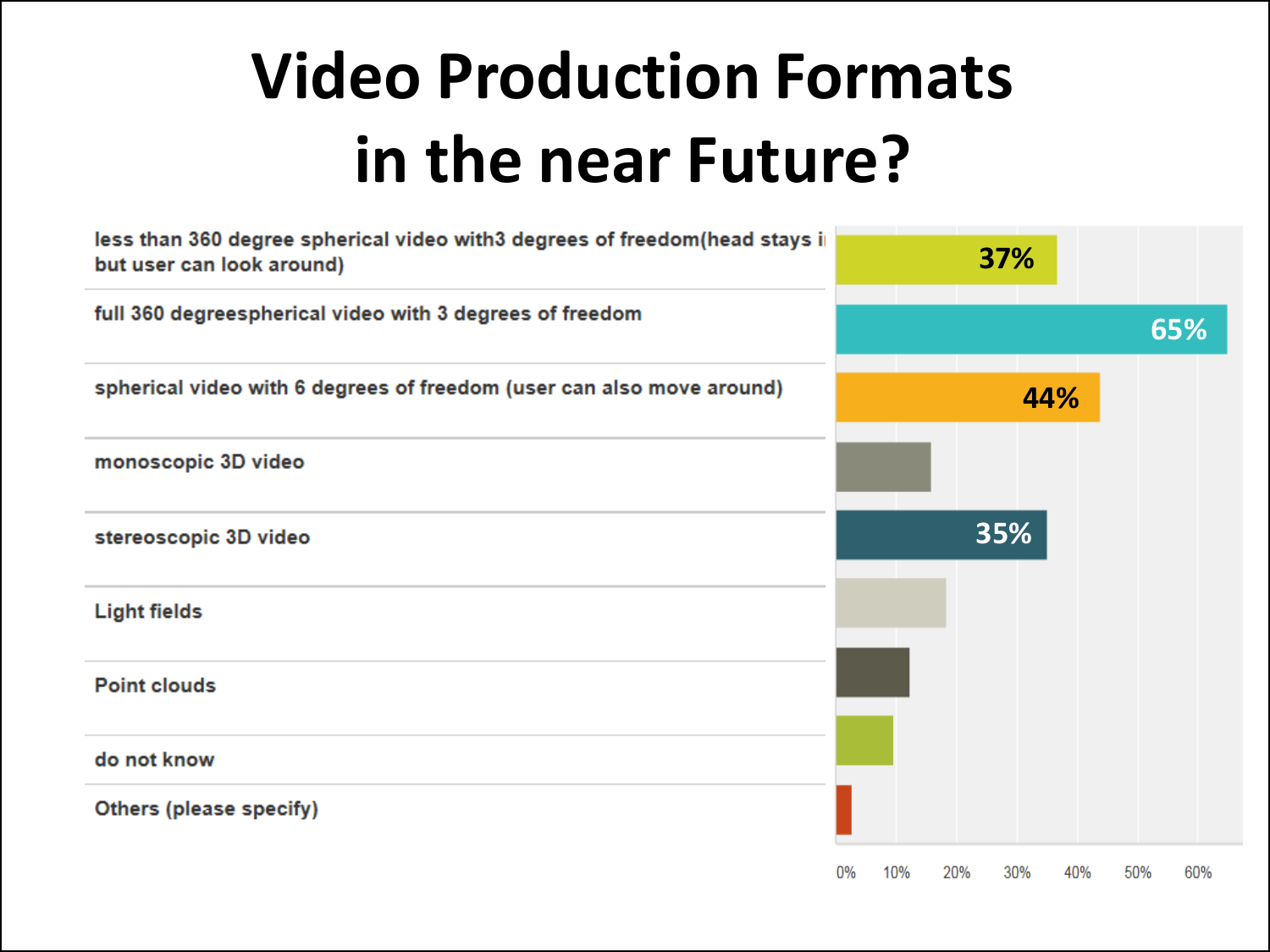### **HEVC (including extensions) sufficient?**



MPEG has analyses "write-in" comments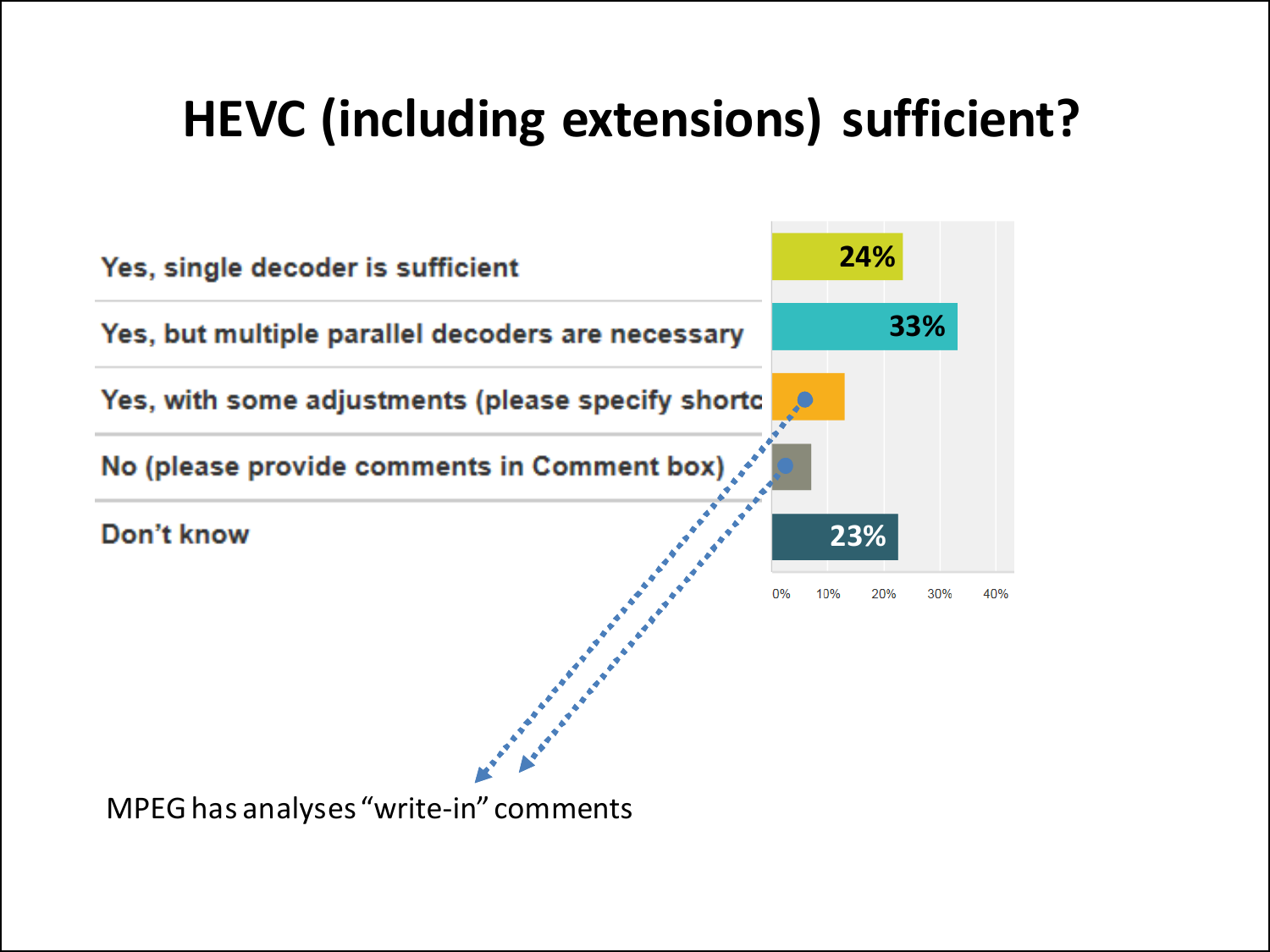### **Quality Issues with 360 / 3 Degrees of Freedom?**

| <b>Screen door effect</b>                           |    |     |     |            |
|-----------------------------------------------------|----|-----|-----|------------|
| <b>Motion-to-photon latency</b>                     |    |     |     | 33%        |
| Geometry artifacts due to stitching                 |    |     |     | 40%        |
| <b>Color artifacts due to stitching</b>             |    |     |     |            |
| Incorrect focus due to usage of multiple cameras    |    |     |     |            |
| <b>Compression artefacts</b>                        |    |     |     |            |
| incorrect parallax (Incorrect positioning in space) |    |     |     | 33%        |
| Absence of self-presence (user embodiment)          |    |     |     |            |
| don't know                                          |    |     |     |            |
| Other (please specify)                              |    |     |     |            |
|                                                     | 0% | 10% | 20% | 30%<br>40% |

Low resolution mentioned multiple times in comments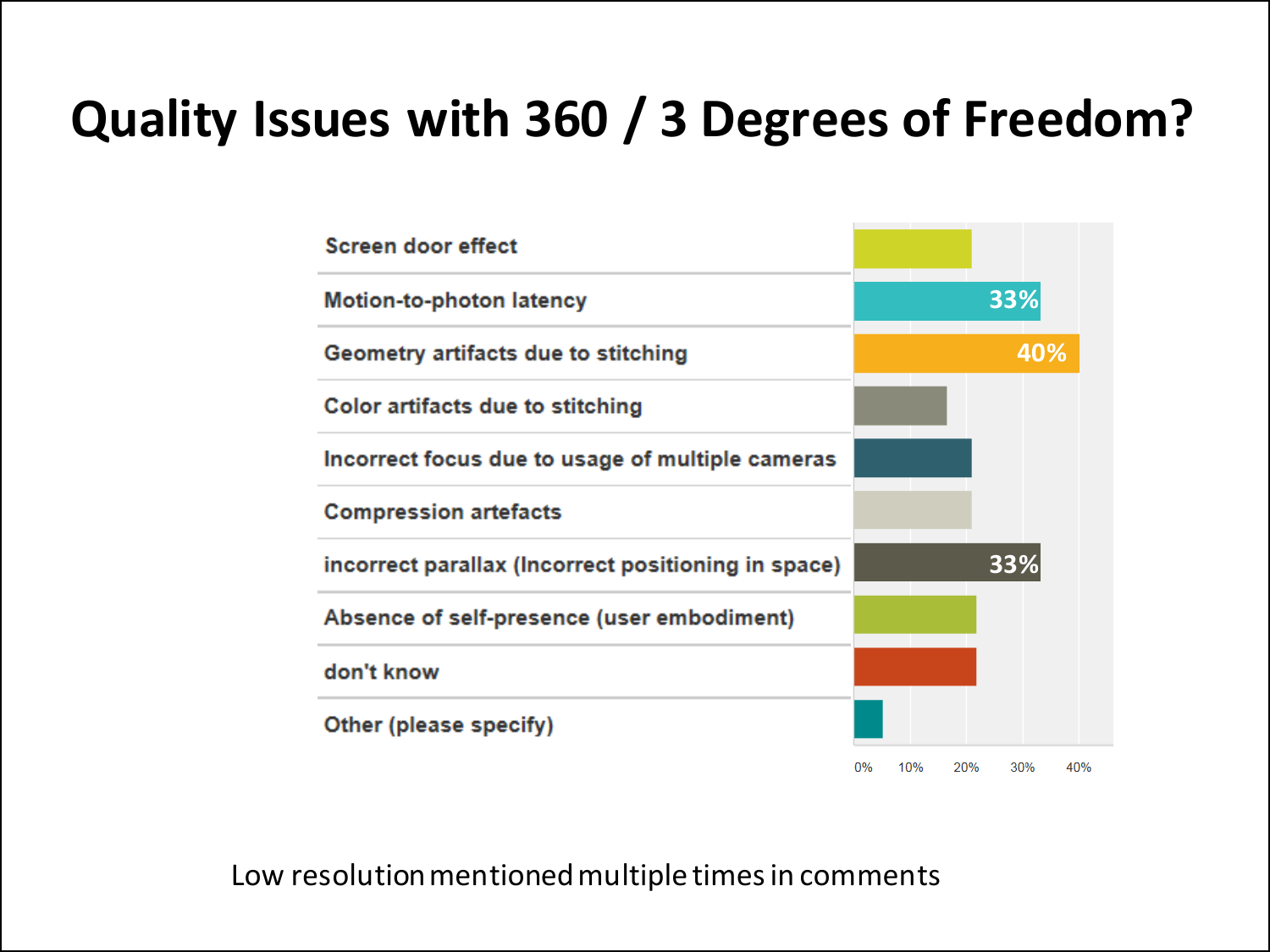## **Minimum Ingest Format Reqs?**

- A very elaborate question that not everyone completed. A rough summary:
	- 30 fps inadequate, although maybe at 6k and up …
	- 60 fps acceptable at 4K and up
	- 90 fps and higher perhaps doable at HD; good enough at 4k+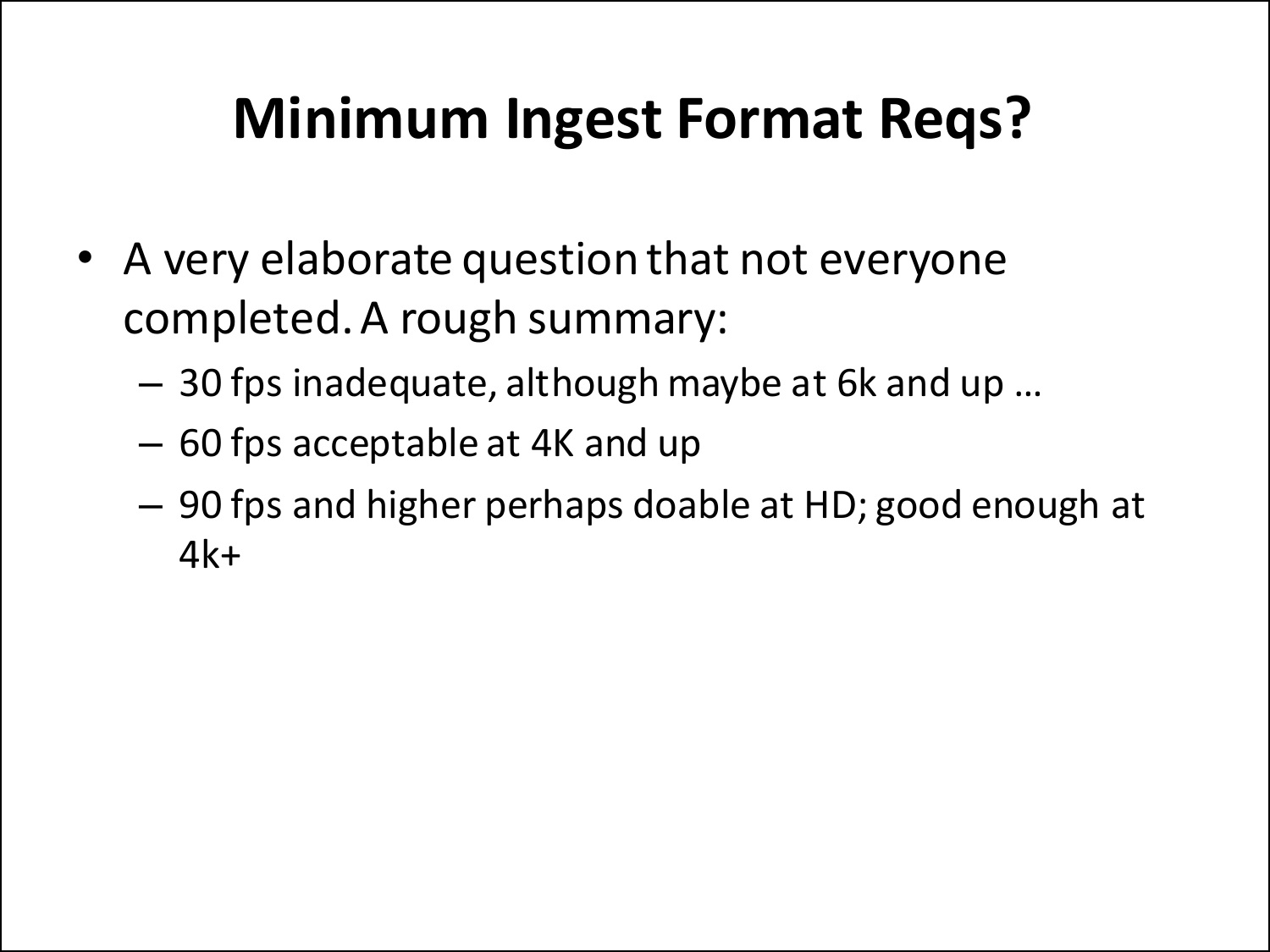# **Minimum Reqs per Eye?**

- A very elaborate question that not everyone completed. A rough summary:
	- 30 fps never good enough, well, maybe at 8k and up?
	- 60 fps usable at 4k and up
	- 90 fps and higher clearly usable at 4k and up, but not at HD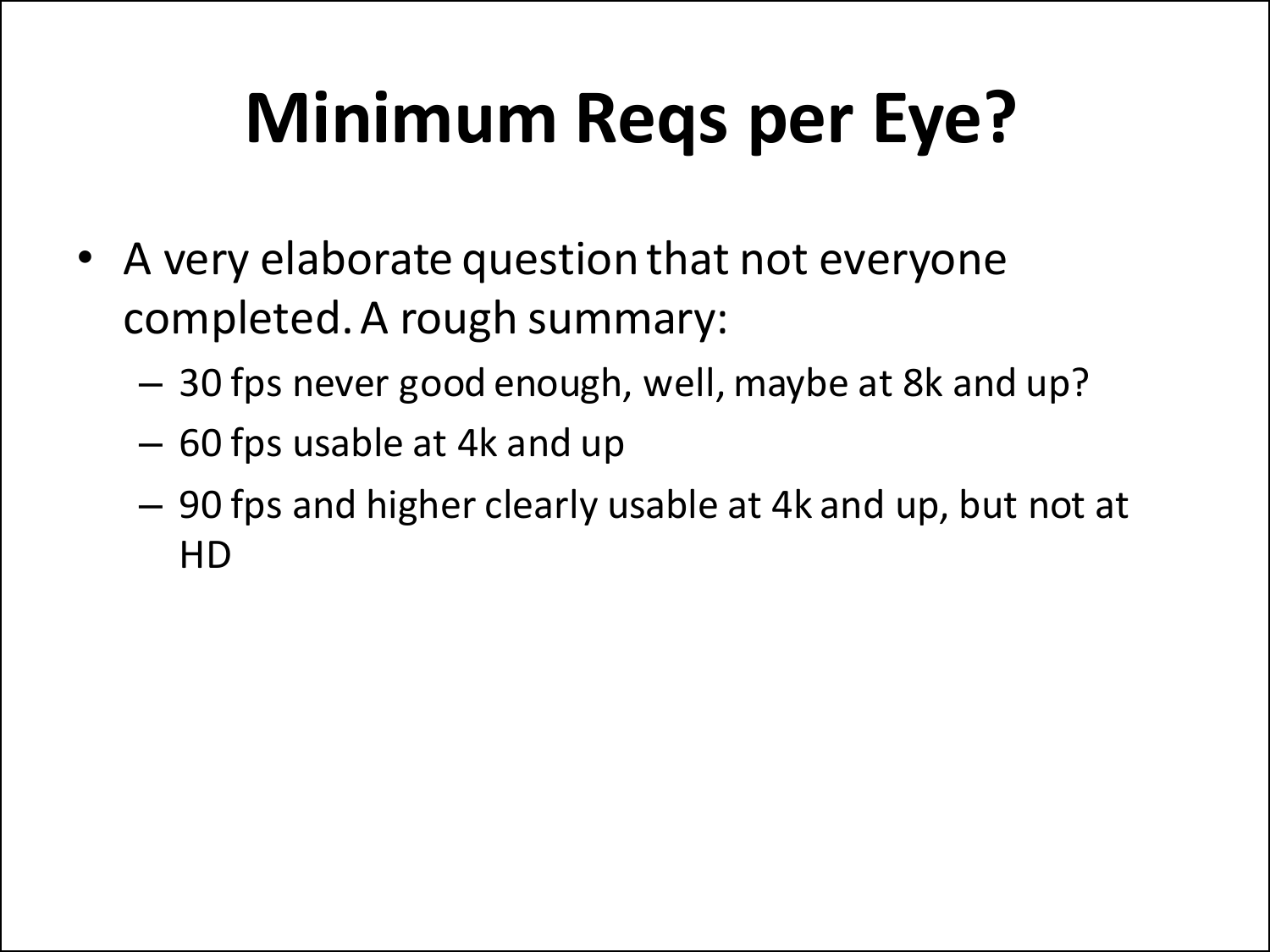## **3D Audio for VR in near future?**

(max 3 answers)

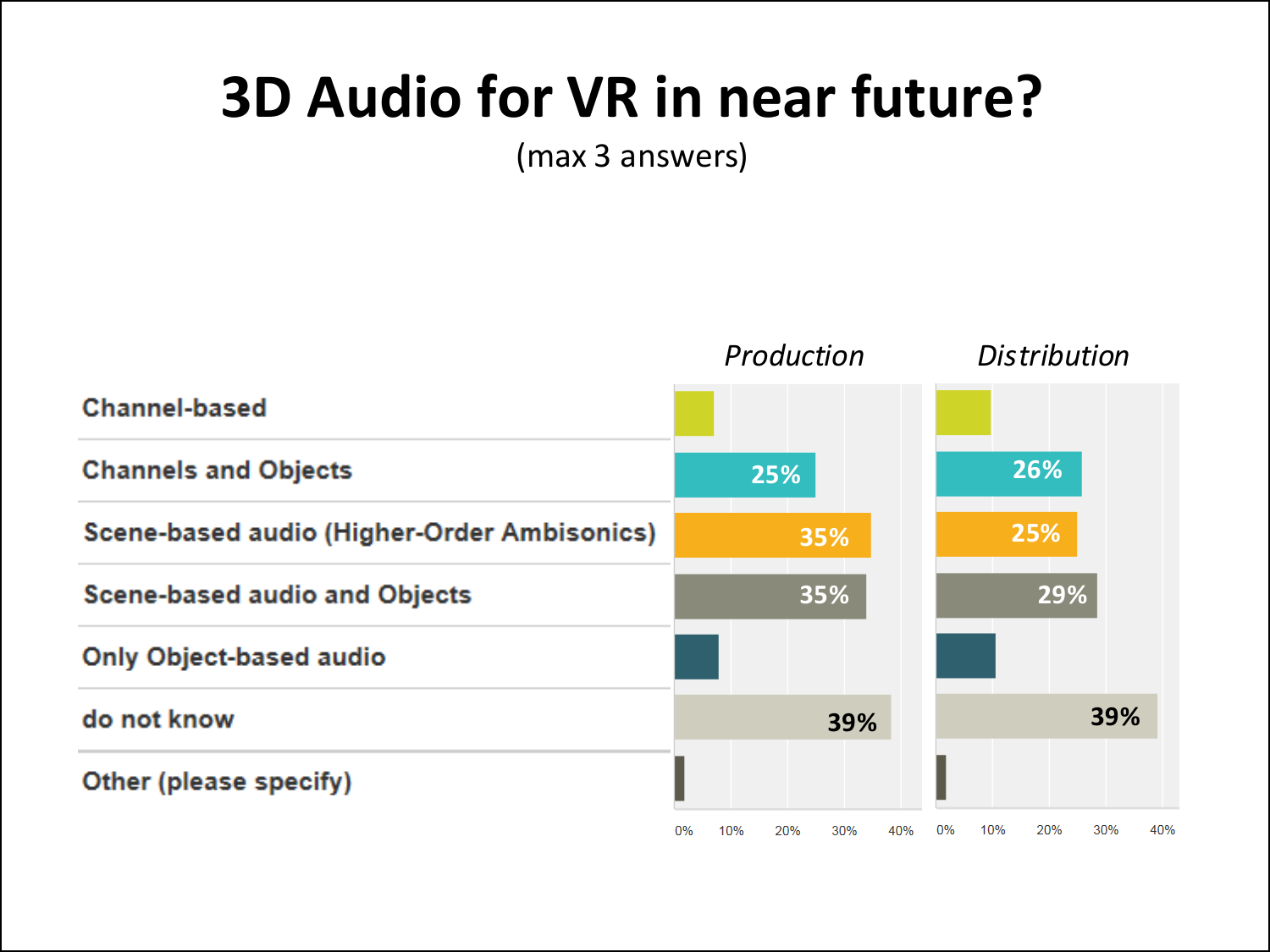### **MPEG-H 3D Audio Sufficient for Initial Deployments?**



MPEG will has analysedwrite-in answers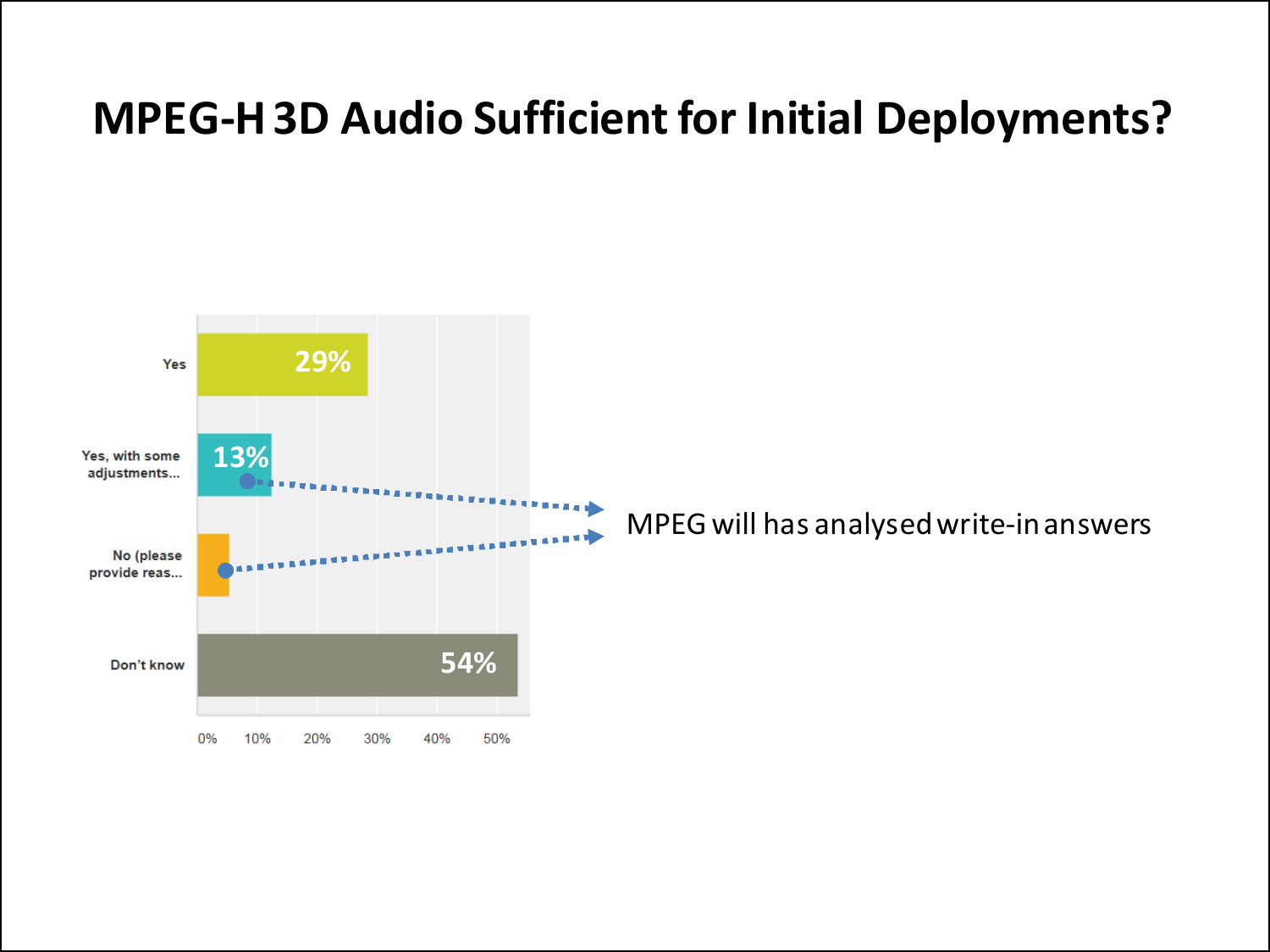## **Which Quality Issues with 3D Audio?**  (*max 4 answers)*

| <b>Audio coding artefacts</b>                                               |                         |            |
|-----------------------------------------------------------------------------|-------------------------|------------|
| Lack of immersiveaudio rendering (stereo-rendering only)                    | 24%                     |            |
| Low spatial accuracy                                                        | 18%                     |            |
| <b>Motion-to-sound latency</b>                                              | 24%                     |            |
| Lack of personalized experience (interaction, adaptation to listener'sears) | 16%                     |            |
| Lack of loudness adjustment and dynamic range control                       |                         |            |
| don't know                                                                  |                         | 51%        |
| Other (please specify)                                                      |                         |            |
|                                                                             | 0%<br>10%<br>20%<br>30% | 50%<br>40% |

MPEG will analysedwrite-in answers

 $\blacksquare$  $\blacksquare$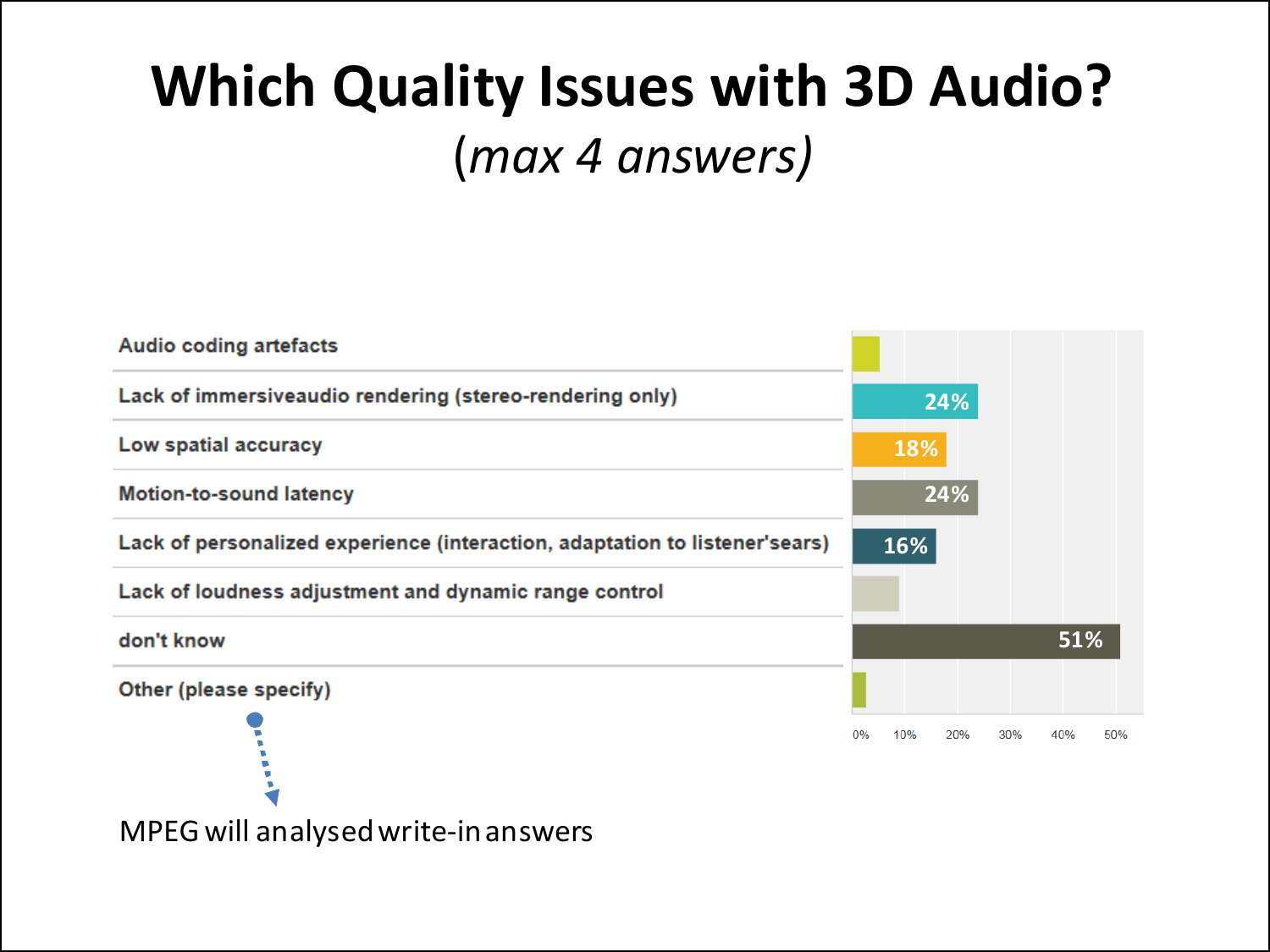# **What Specs should MPEG Create?**